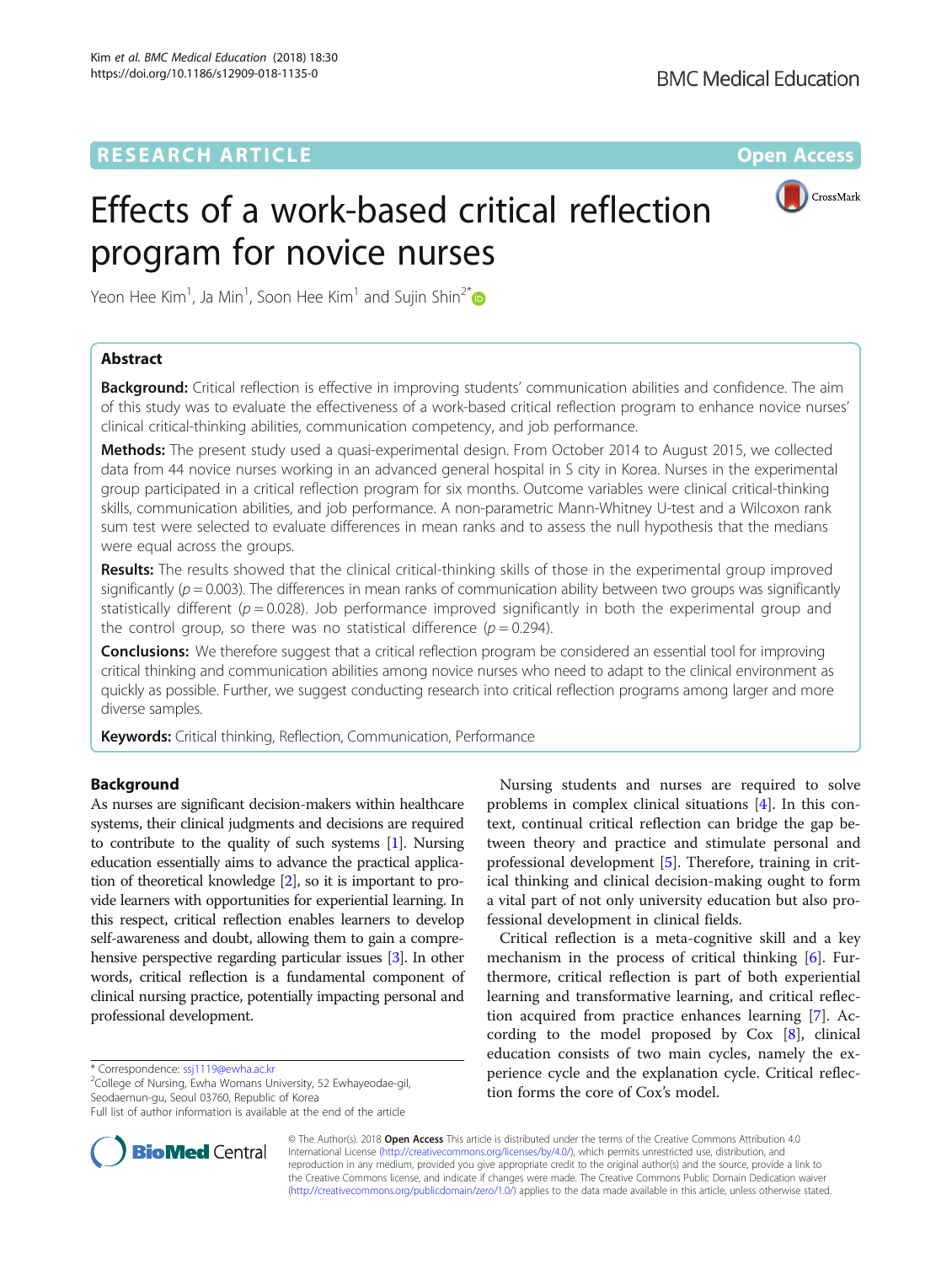In light of the above, it appears imperative for educators to develop learners' critical reflection ability. Critical reflection is a valuable learning process for enhancing nurse-patient communication [[9\]](#page-4-0). Critical reflection in analyzing the outcomes of nursing practice has been found to be effective in improving learners' communication competencies  $[10]$  $[10]$ , and it has been reported that such improvement in communication abilities has a positive effect on nursing job performance [\[11](#page-4-0)]. With the increased emphasis on nurses' judgment skills, nursing students ought to receive work-related education by which to develop their clinical critical-thinking skills on the basis of actual nursing contexts. Additionally, one qualitative study reported that reflective practice in professional development reduced stress and improved patient care capabilities [\[12](#page-4-0)].

However, there has been little research on the efficacy of work-based educational intervention concerning critical reflection training and there has been little empirical evidence of the effectiveness of critical reflection.

Against this background, the present research aimed to quantify the effects of critical reflection training among novice nurses and offer strategic guidelines on how best to advance the effects of critical reflection training. Specifically, the purpose of this study was to evaluate the effectiveness of a particular work-based critical reflection program in enhancing novice nurses' clinical critical-thinking abilities, communication competency, and job performance.

## Methods

# Research design

This study employed a quasi-experimental research design carried out to identify the effect of a work-based critical reflection program. We received ethical approval for the study from the Institute of Review Board of Asan Medical Center (2014–1021). Following IRB approval, we implemented a three phase program: 1) development of the work-based Critical Reflection Program, 2) training of eight nurses to facilitate the program as Reflective Practitioners (RPs), and 3) implementation of the Critical Reflection Training Program and measurement of the effects on critical thinking, communication, and performance.

## Samples and participants

The participants of this study were novice nurses stationed at an advanced general hospital. Novice nurses were eligible to participate if they met the following criteria: they were a (1) new graduate nurse (2) who had completed their orientation of approximately two months, and who (3) had not experienced any other critical reflection program. The exclusion criterion was unwillingness to participate.

The required sample size of at least 44 participants was determined using the G\*power 3.1 program for the

matched paired t-test with a significance level of 0.05, power of 0.9, and effect size of 0.5. The effect size was based on findings that analyzed the effects of critical reflection research training on the clinical decision making of new graduate nurses [[13\]](#page-4-0), because no research has verified this using the same variables as in this study. To allow for dropout, 50 potential participants were initially selected and randomly assigned to either the experimental or control group. Of the 25 participants recruited for the experimental group, one dropped out, leaving 24 experimental participants. Of the 24 participants recruited for the control group, four dropped out, leaving 20 control participants.

# Training procedure for the reflective practitioners

For the purposes of this study, authors developed a Critical Reflection (CR) Training Program on the basis of Kolb's [\[14](#page-4-0)] learning cycle model and Cox's [[8\]](#page-4-0) model for clinical teaching. The developed program was reviewed by two educational experts. We explained the purpose of the program to potential reflective practitioners (RPs), and then we recruited eight nurses who voluntarily agreed to be trained as RPs. The RPs were trained by means of a four-week/two hours per week program. We provided RPs with the manual for the critical reflection program. One of the researchers conducted the RP training which consisted of: 1) experiential learning and critical reflection, 2) reinforcement of clinical competence through critical reflection, 3) application of critical reflection in nursing fields, and 4) strategies for guiding critical reflection. To maintain fidelity of the intervention and maintain reliability among RPs, time was alloted for RPs to share their experiences and discuss specific difficulties.

# Work-based critical reflection program for novice nurses

We explained the purpose of the program, and novice nurses voluntarily agreed to participate. Each novice nurse in the experimental group was partnered with a trained RP who had worked in similar area. After setting a mutual goal, each experimental participant underwent six months of critical introspection training.

The training program for critical reflection consisted of a number of phases. The opening phase offered an overview, identified needs, introduced the detailed procedure of critical reflection, and established a learning agreement. Following this, in the beginning stage, the participants wrote critical reflection journals on the basis of a case study developed for learning, upon which the RPs provided feedback. In the practice phase, the participants selected actual clinical cases, wrote critical reflection journals, and shared their experience and RP's feedback. The form of the critical reflection journal, and the basic questions with which the participants were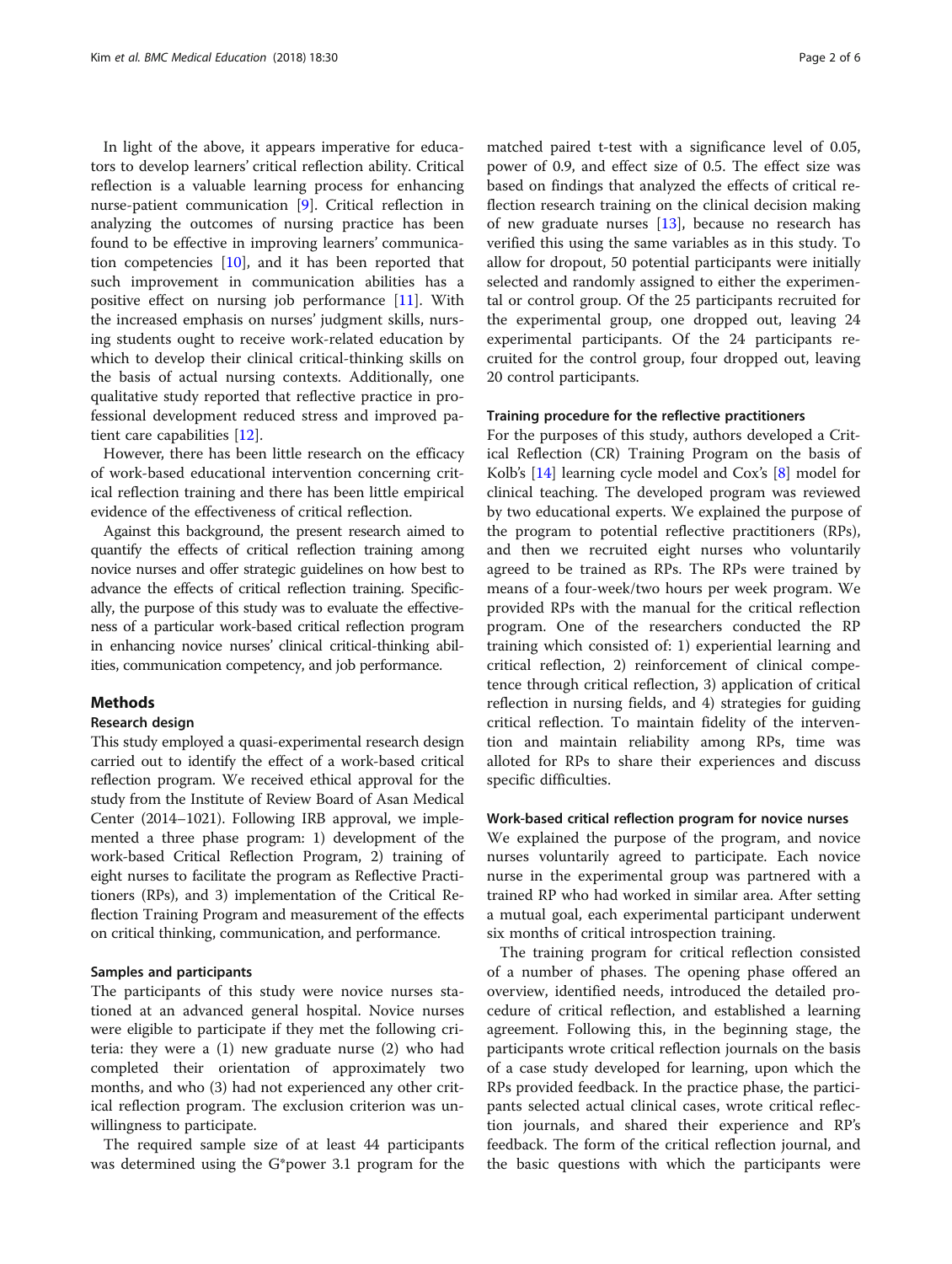presented were based on the essential elements of debriefing proposed by Zigmont, Kappus, and Sudikoff [[15\]](#page-5-0), including relaxation, discovery, and deepening. The questions included the following: "What were the circumstances of the case? Was there prioritization of patient data? What did you do well as the nurse in charge? What did you consider important in this situation? What do you think needs to be improved, and what was done incorrectly? How might you apply what you learned in further similar contexts?" These questions helped the participants to make connections between the experience and explanation cycles.

# Measurement

Data on participants' general characteristics, clinical critical-thinking skills, communication competency, and job performance were collected in both the experimental and control groups. All participants were asked to complete (a) a questionnaire covering demographic information; (b) the Clinical Critical Thinking Skill test (CCTS) [\[16](#page-5-0)]; (c) the Global Interpersonal Communication Competency Scale (GICCS) [\[17](#page-5-0)]; and (d) the performance measurement scale [\[18](#page-5-0)].

The CCTS proved the reliability and validity of Shin et al. [\[16\]](#page-5-0), which contained 19 questions; a correct answer scores one point and an incorrect answer zero, yielding a total score out of 19, with a higher score implying better clinical critical-thinking skills. The reliability of the instrument was measured by means of Cronbach's α, which was 0.69 at pre-testing and 0.56 at post-testing.

The GICCS was developed and validated by Hur [\[17](#page-5-0)], and consists of 15 five-point Likert scale items. A higher score indicates better communicative competence. At the time when the tool was developed, Cronbach's α was 0.72, and 0.76 at pre-testing and 0.70 at post-testing.

The job performance scale was developed by Ko et al. [[18\]](#page-5-0). It consists of 17 five-point Likert scale items, and a higher score indicates better job performance. At the time of development, Cronbach's α was 0.92, and 0.92 at pre-testing and 0.94 at post-testing.

# Statistical analysis

Data were analyzed using descriptive and analytic statistics using IBM SPSS 22.0. Chi-squared test was used to compare the results of proportions. The Kolmogorov-Smirnov test result was less than 0.05 with a probability of 0.039. The null hypothesis was rejected and the nonparametric test was used. Based on the normality test results, the non-parametric Mann-Whitney U-test and Wilcoxon rank sum test was selected to evaluate differences in mean ranks and to assess the null hypothesis that the medians were equal across groups. The statistical significance level was set at  $p < 0.05$ .

# Results

The data from the demographic questionnaire were used to ensure homogeneity between the experimental and control groups in terms of their general characteristics. No statistically significant differences were found, indicating that the two groups were largely homogeneous (Table 1). The mean age of the control group was 23.2  $(\pm 1.16)$  years, and the mean age of the experimental group was  $23.3$  ( $\pm$  1.45) years. In terms of gender, 90.0% and 91.7% of participants in the control group and the experimental group were women, respectively. A total of 75.0% of the control group and 79.2% of the experimental group answered that they had completed the critical thinking course. A total of 65.0% of the control group and 66.7% of the experimental group had experience in problem-based learning.

In terms of the efficacy of the work-based critical reflection program, the clinical critical-thinking skills improved significantly in the experimental group ( $p = 0.003$ ). The differences in mean rank of communication ability between the two groups were significantly different  $(p = 0.028)$ . Job performance improved significantly in both the experimental group and the control group, so there were no statistical differences ( $p = 0.294$ ) (Table [2\)](#page-3-0).

# **Discussion**

The main findings of this study show that the workbased critical reflection program had a positive effect on participants' clinical critical-thinking abilities (Table [2](#page-3-0)), in line with previous research findings that critical

|               | <b>Table 1</b> Homogeneity between experimental group and |  |  |
|---------------|-----------------------------------------------------------|--|--|
| control group |                                                           |  |  |

|                 | Control group<br>$(n = 20)$ | Experimental group<br>$(n = 24)$ | p                  |  |
|-----------------|-----------------------------|----------------------------------|--------------------|--|
| Age (year)      | 23.2 (1.16)                 | 23.3 (1.45)                      | 0.363 <sup>b</sup> |  |
| Gender          |                             |                                  |                    |  |
| Male            | $2(10.0\%)$                 | 2(8.3%)                          | 1.000 <sup>a</sup> |  |
| Female          | 18 (90.0%)                  | 22 (91.7%)                       |                    |  |
| CT course       |                             |                                  |                    |  |
| Taken           | 15 (75.0%)                  | 19 (79.2%)                       | 1.000 <sup>a</sup> |  |
| Not taken       | 5 (25.0%)                   | 5 (20.8%)                        |                    |  |
| PBI             |                             |                                  |                    |  |
| Taken           | 13 (65.0%)                  | 16 (66.7%)                       | 1.000 <sup>a</sup> |  |
| Not taken       | $7(35.0\%)$                 | 8 (33.3%)                        |                    |  |
| <b>CCTS</b>     | 14.0 $(3.50)^{c}$           | 14.0 $(1.00)^{c}$                | 0.482 <sup>b</sup> |  |
| Communication   | 53.0 $(4.75)^c$             | 57.5 $(10.55)^c$                 | $0.143^{b}$        |  |
| Job performance | 52.0 $(11.00)^{c}$          | 53.0 $(15.00)^c$                 | 0.724 <sup>b</sup> |  |

CT Critical thinking, PBL Problem-based learning, CCTS Clinical critical

thinking skills

<sup>a</sup>Chi- square test **b**Mann-Whitney U test

c Median (Interquartile range)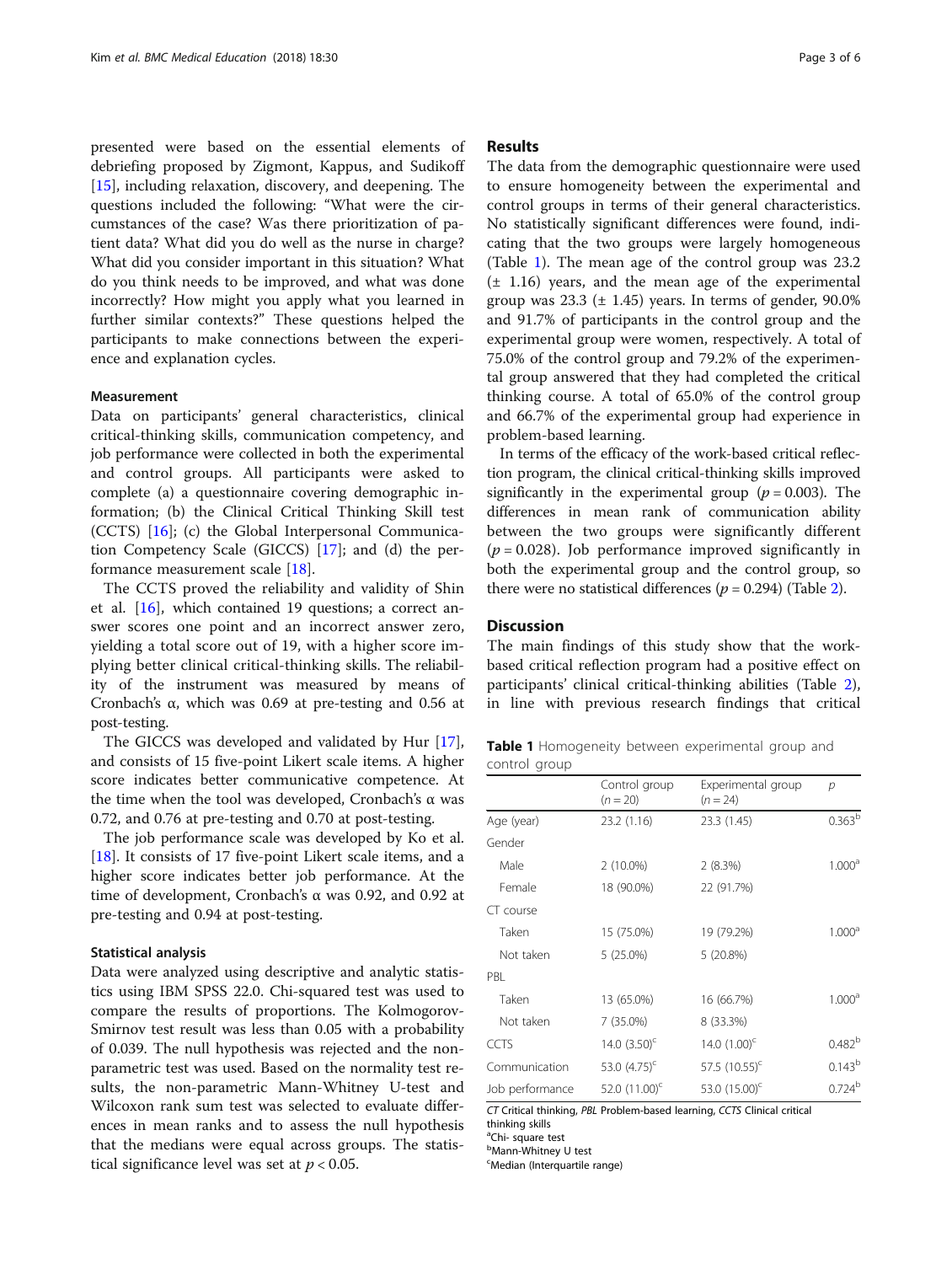|                 | Control group |            | Intervention group |            | р                    |  |
|-----------------|---------------|------------|--------------------|------------|----------------------|--|
|                 | Median        | <b>IQR</b> | Median             | <b>IQR</b> |                      |  |
| CCTS            |               |            |                    |            |                      |  |
| <b>Before</b>   | 14.0          | 3.50       | 14.0               | 1.00       | $0.482$ <sup>a</sup> |  |
| After           | 13.0          | 3.00       | 16.0               | 2.50       |                      |  |
| Difference      | 1.0           | 0.50       | $-2.0$             | $-1.50$    | 0.003 <sup>b</sup>   |  |
| Communication   |               |            |                    |            |                      |  |
| <b>Before</b>   | 53.0          | 7.75       | 57.5               | 10.55      | $0.143^a$            |  |
| After           | 53.5          | 4.75       | 53.5               | 8.00       |                      |  |
| Difference      | $-0.5$        | 2.00       | 4.0                | 2.55       | 0.028 <sup>b</sup>   |  |
| Job performance |               |            |                    |            |                      |  |
| <b>Before</b>   | 53.0          | 15.00      | 52.0               | 11.00      | $0.724$ <sup>a</sup> |  |
| After           | 59.0          | 13.00      | 59.5               | 13.75      |                      |  |
| Difference      | $-6.0$        | 1.25       | $-7.5$             | $-2.75$    | 0.294 <sup>b</sup>   |  |

<span id="page-3-0"></span>Table 2 Comparison of mean and standard deviation of dependent variables in the experimental and control groups befor interventions in the control of the set of the set of the set of the set of the set of the set of the set of the set of the set of the set of the set of the set of the set of the set of the set of the set of the set

IQR Interquartile range, CCTS Clinical critical thinking skills

<sup>a</sup>Mann-Whitney U test

b Wilcoxon rank sum test

thinking skills improved through critical thinking training in a fellowship program for nurses [\[19](#page-5-0)]. The CCTS scores before intervention are similar to those of studies using the same scales for nursing students [\[16](#page-5-0)], but in the score after intervention is higher. In this study, Cronbach's α for CCTS was 0.56~ 0.69. This value indicates a relatively low internal reliability value. This is because the CCTS elicited a response of 0 or 1, similar to dichotomous variables. However, each item on the CCTS had the correct answer, and it was suggested that the difficulty and discrimination at the time of development was good.

Cox [[8](#page-4-0)] proposes that learning may be improved when the experience cycle moves on to the explanation cycle, and the learning cycle may lead to working knowledge when students go through reflection and explanation stages, respectively. Adequate preparation for a following patient is only possible when students have gone through this explanation cycle. At this point, teachers should avoid providing students with a detailed explanation about whether or not their decisions are correct, and rather offer an atmosphere in which they can develop their own hypothesis and go through the process of verifying it. This approach may help enhance clinical reasoning and critical reflection [\[20](#page-5-0)]. The RPs who participated in this study learned to train novice nurses to ask relevant questions and arrive at reasonable answers. Rather than offering direct solutions, they provided participants with direction in finding appropriate answers to their questions. Such questions allowed novice nurse learners to move from the experience cycle to the explanation cycle on their own.

However, the training program did not improve communication ability. This finding was not consistent with those of Farrington and Townsend [\[9](#page-4-0)]. In the experimental groups, that the results of post-scoring were lower than the pre-scored results is very interesting, and it is difficult to compare it because there is little research that measures, using the same tool, change in the communication ability score of new nurses. The preliminary survey responses are the results of pre-exposure to the critical reflection program, showing that new nurses expected to enter the clinic after graduation and that they had positive expectations of their communication ability. However, the intervention test was conducted after newly graduated nurses had provided nursing care to patients at the end of the training period, during which time they encountered complex and difficult communication situations in the clinical field.

Finally, with regard to job performance, both experimental and control groups improved significantly from before to after the intervention. This suggests that job performance is likely to improve over time, irrespective of whether or not critical thinking training is offered. Such improvement may indeed have been expected in the present context, as the hospital in which the study was performed had adopted a two-month preceptorship program for novice nurses. Thus, the improvement of job performance in the control group implies the effectiveness of hands-on training through such preceptorship.

Nevertheless, in contrast to the control group, which only received the preceptorship, the experimental group improved in terms of not only job performance but also clinical critical-thinking skills and communication competency.

Recently, in Korea, it has been noted that the turnover rate for nurses with less than one year of practical experience is twice as high as that for other nurses, at 33.6% [\[21](#page-5-0)]. According to previous qualitative studies, novice nurses suffer a range of negative experiences: "being emotionally hurt by senior nurses … fear of being scorned at … being scared of senior nurses … having low confidence" [[22\]](#page-5-0), and "experiencing a gap between school education and practice" [[23](#page-5-0)]. Because of the special nature of hospital work, hospitals have a complex organizational structure with varying types of relationships among professionals. The role of the nurse unit, or ward manager, is pivotal in influencing the learning environment for new nurses, and there is a clear association between positive nursing role-models and a supportive learning environment [\[24\]](#page-5-0).

Also, the results of this study support the claim that work-based educational interventions are effective for strengthening nurses' resilience through critical reflection [[25](#page-5-0)]. Critical reflection provided a positive way to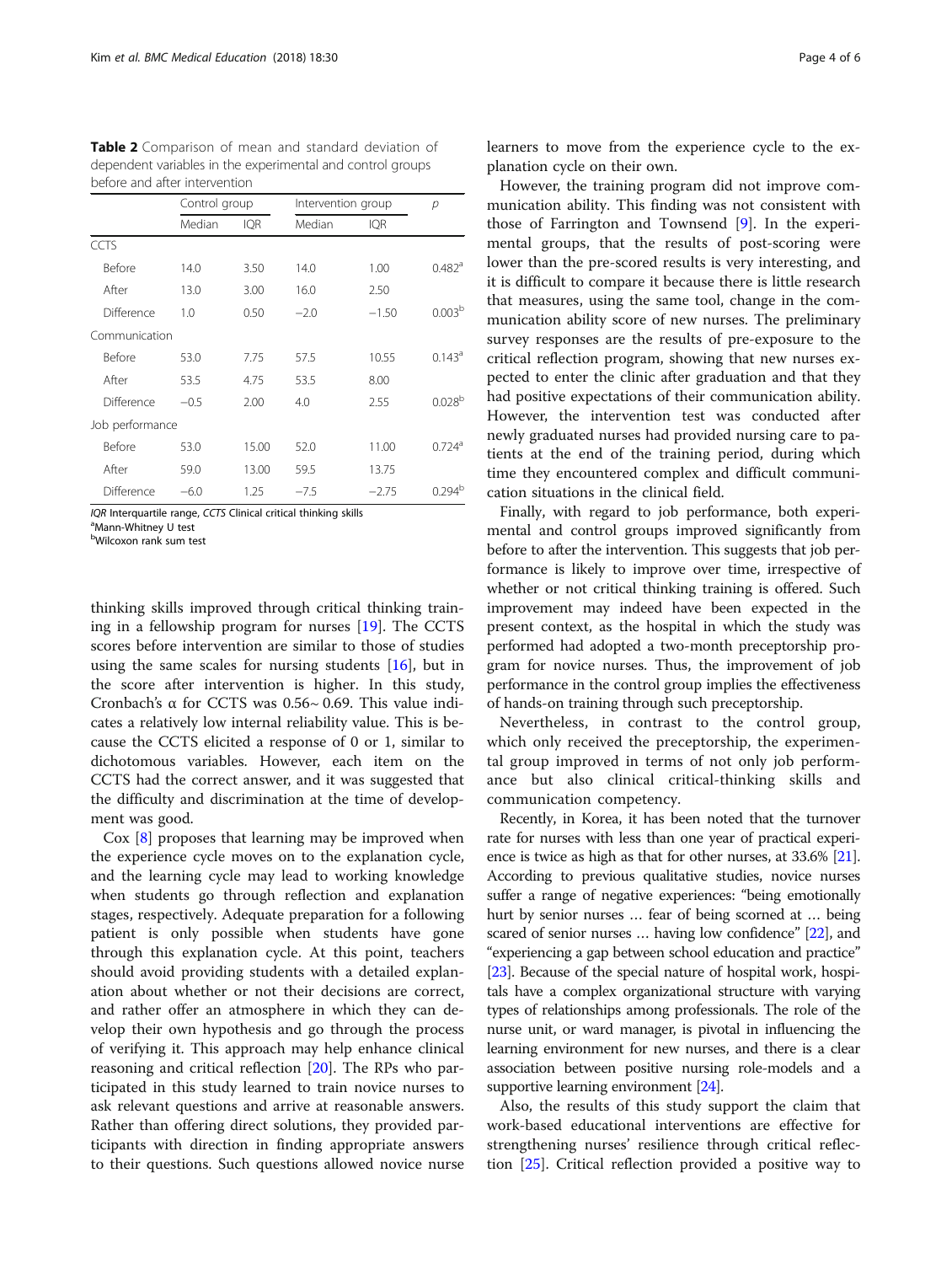<span id="page-4-0"></span>approach practice, so inclusion of education on reflection should be considered an essential component of novice orientation and preceptor training programs [[26](#page-5-0)]. Therefore, it is important for health professionals to possess clinical decision-making and communication abilities. Novice nurses are not exempt from this requirement, so to prevent them from leaving their current posts, it is critical to help them improve their communication abilities and confidence, and to provide them with not only elementary training for nursing but also experiential learning that can close the gap between theoretical knowledge and practice.

However, the present study had certain limitations. Firstly, as the participants were drawn from a single hospital in South Korea, the extent to which the findings may be generalized is limited. Secondly, the sample size was limited to that required for statistical power. Thirdly, in terms of fidelity of intervention, although we developed and provided the manual to RPs and monitored them twice during the intervention, we could not control the fidelity depending on the characteristics of each RPs. Further research with critical thinking training programs among more diverse and larger samples may lend further support to the present findings.

# Conclusions

The work-based critical reflection program not only had a positive effect on clinical decisions through communication and clinical critical-thinking ability but also helped novice nurses to adapt to their working environment with ease. For these reasons, a critical reflection program could be considered an essential tool for improving critical thinking among novice nurses who need to adapt to the clinical environment as promptly as possible. However, our study had some limitations, as mentioned above; therefore we recommend that further studies include larger and more diverse samples.

## Abbreviations

CCTS: Clinical Critical Thinking Skill; CR: Critical reflection; CT: Critical thinking; PBL: Problem-based learning; RP: Reflective practitioner

#### Acknowledgements

We appreciate the eight reflective practitioners and the novice nurses who participated in the critical reflection program.

#### Funding

This work was supported by the Ewha Womans University Research Grant of 2016. The funding body did not influence the design of this study, data collection, analysis, and interpretation.

## Availability of data and materials

The datasets generated and/or analysed during the current study are not publicly available due to confidential participants' data but are available from the corresponding author on reasonable request.

#### Authors' contributions

All authors contributed to the design of the study. SS performed the statistical analysis and wrote the first manuscript. JM and SK carried out data collection

and data coding. YK, JM, and SS participated in its design and coordination, helped to draft the manuscript, and revised the manuscript. All authors read and approved the final manuscript.

# Ethics approval and consent to participate

We received ethical approval for the study from the Institute of Review Board of Asan Medical Center (2014–1021); all participants were informed of the objectives, methods, and procedures of data collection. Their rights to confidentiality, anonymity, and voluntary withdrawal from study participation were explained and assured, as was the disposal of material containing personal information after the completion of the study. Written informed consent to participate was obtained from all participants.

#### Consent for publication

Not applicable.

#### Competing interests

The authors declare that they have no competing interests.

#### Publisher's Note

Springer Nature remains neutral with regard to jurisdictional claims in published maps and institutional affiliations.

#### Author details

<sup>1</sup> Asan Medical Center, 88, Olympic-ro 43-Gil, Songpa-gu, Seoul 05505, Republic of Korea. <sup>2</sup>College of Nursing, Ewha Womans University, 52 Ewhayeodae-gil, Seodaemun-gu, Seoul 03760, Republic of Korea.

## Received: 13 January 2017 Accepted: 21 February 2018 Published online: 27 February 2018

#### References

- 1. Thompson C, Aitken L, Doran D, Dowding D. An agenda for clinical decision making and judgement in nursing research and education. Int J Nurs Stud. 2013;50:1720–6. <https://doi.org/10.1016/j.ijnurstu.2013.05.003>.
- 2. Oermann MH, Gaberson KB. Evaluation and testing in nursing education. 4th ed. New York: Springer; 2014.
- 3. Stocker M, Burmester M, Allen M. Optimisation of simulated team training through the application of learning theories: a debate for a conceptual framework. BMC Med Educ. 2014;14:69. [https://doi.org/10.1186/1472-6920-14-69.](https://doi.org/10.1186/1472-6920-14-69)
- 4. Sangestani G, Khatiban M. Comparison of problem-based learning and lecture-based learning in midwifery. Nurse Educ Today. 2013;33:791–5. doi: j. nedt.2012.03.010
- 5. Kaasalainen S, Brazil K, Kelley ML. Building capacity in palliative care for personal support workers in long-term care through experiential learning. Int J Older People Nursing. 2014;9:151–8. <https://doi.org/10.1111/opn.12008>.
- 6. Dreifuerst KT. Using debriefing for meaningful learning to foster development of clinical reasoning in simulation. J Nurs Educ. 2012;51:326– 33. [https://doi.org/10.3928/01484834-20120409-02.](https://doi.org/10.3928/01484834-20120409-02)
- 7. Kuennen JK. Critical reflection: a transformative learning process integrating theory and evidence-based practice. Worldviews Evid-Based Nurs. 2015;12: 306–8. [https://doi.org/10.1111/wvn.12095.](https://doi.org/10.1111/wvn.12095)
- 8. Cox K. Planning bedside teaching. Med J Aust. 1993;158:280–2.
- 9. Farrington N, Townsend K. Enhancing nurse-patient communication: a critical reflection. British J Nurs. 2014;24:771–5.
- 10. Weaver A. High-fidelity patient simulation in nursing education: an integrative review. Nurs Educ Perspect. 2011;32:37–40. [https://doi.org/10.](https://doi.org/10.5480/1536-5026-32.1.37) [5480/1536-5026-32.1.37.](https://doi.org/10.5480/1536-5026-32.1.37)
- 11. Son Y, Lee YA, Sim KN, Kong SS, Park Y. Influence of communication competency and burnout on nursing performance of intensive care unit nurse. J Korean Acad Fundam Nurs. 2013;20:278–88. doi:10.7739
- 12. Lutz G, Scheffer C, Edelhaeuser F, Tauschel D, Neumann M. A reflective practice intervention for professional development, reduced stress and improves patient care – a qualitative development evaluation. Patient Educ Couns. 2013;92:337–45. <https://doi.org/10.1016/j.pec.2013.03.020>.
- 13. Kwon IG, Park SM. Effects of critical reflective inquiry on new graduate nurses' clinical decision-making. Clin Nurs Res. 2007;12:39–50.
- 14. Kolb DA. Experiential learning: experience as the source of learning and development. New Jersey: Prentice-Hall; 1984.